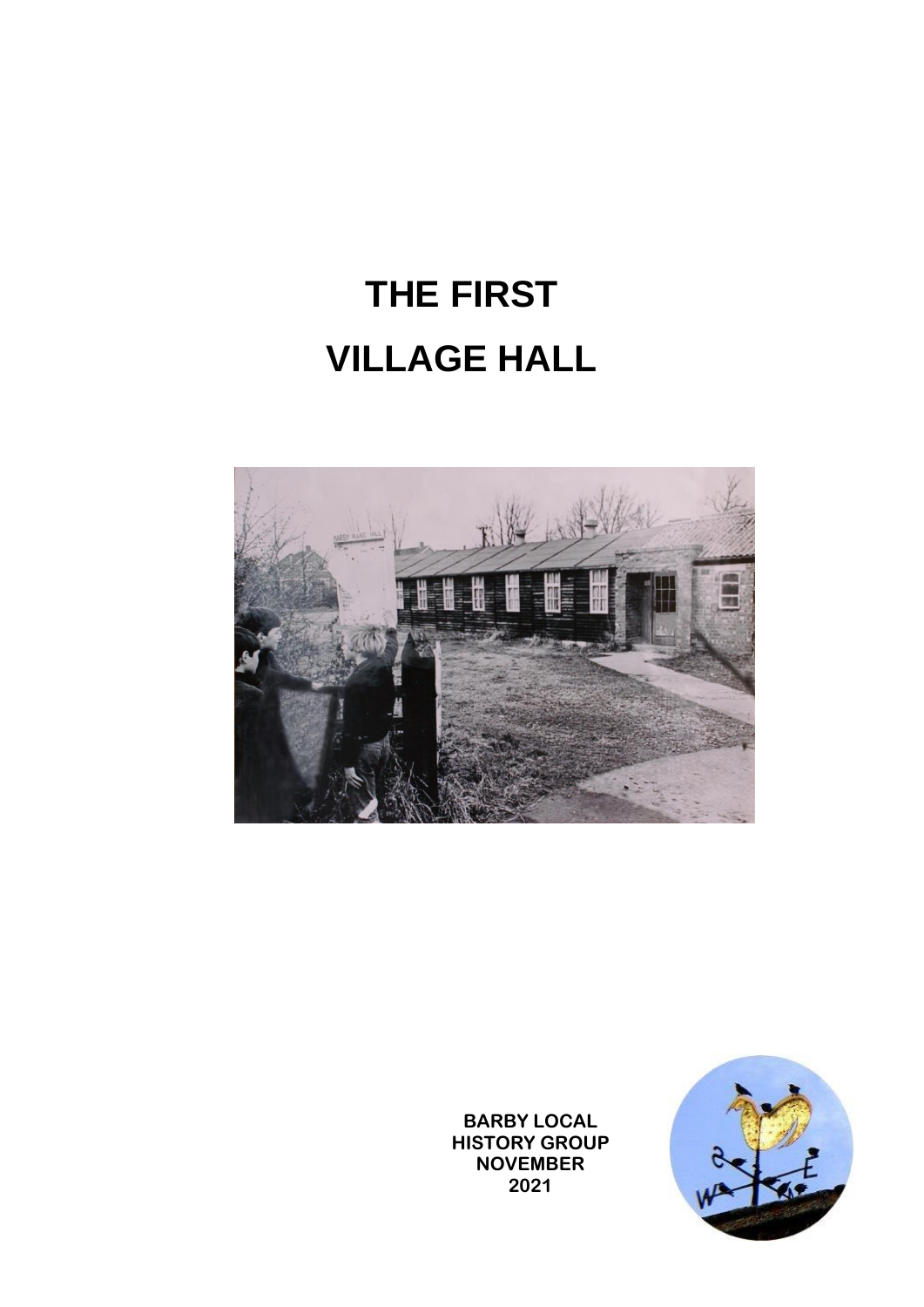## **THE FIRST VILLAGE HALL**

On 27 February 1950, Barby Parish Council held a Special Meeting to discuss the possibility of purchasing the Women's Land Army hostel in Ware Road, to be used as a Village Hall. The meeting was attended by eight parish councillors and more than ninety members of the general public.<sup>1</sup>

The hostel is now remembered as being a prisoner-of-war (POW) camp. It did indeed house members of the Land Army after World War II, but for most of its existence it had housed prisoners of war (POWs), firstly Italian, then German. It had been erected in 1941 at a cost of £5000. The last POW left in 1948.



**The POW Hostel**

The Parish Council was now being given the opportunity to purchase the site for £1000, to include buildings, land and fittings. As recently as March 1948, the Annual Parish Meeting had voted by thirty votes to three that 'The site known as the Hop Yard, on which it is proposed to build two Council Houses, be reserved as a site for a Village Hall' and had informed Daventry Rural District Council of this resolution. By February 1950, there was £51 in a Village Hall fund.

At the meeting on 27 February, it was decided unanimously to apply to purchase the hostel. A fifty percent grant from the Ministry of Education was said to be available, with the possiblility of another £100 towards the cost of repairs; other repair work would be carried out by volunteers. A collection of £4 2s 3d was made towards the fund. In addition, George Elkington, on behalf of the British Legion, made a donation of £10 and offered to loan £100.

Clearly, there had been a perceived need for a dedicated village hall, probably since the end of the War. During the War, the village school had been used for meetings and social events,

 $1$  The village population at the 1951 national census was 536.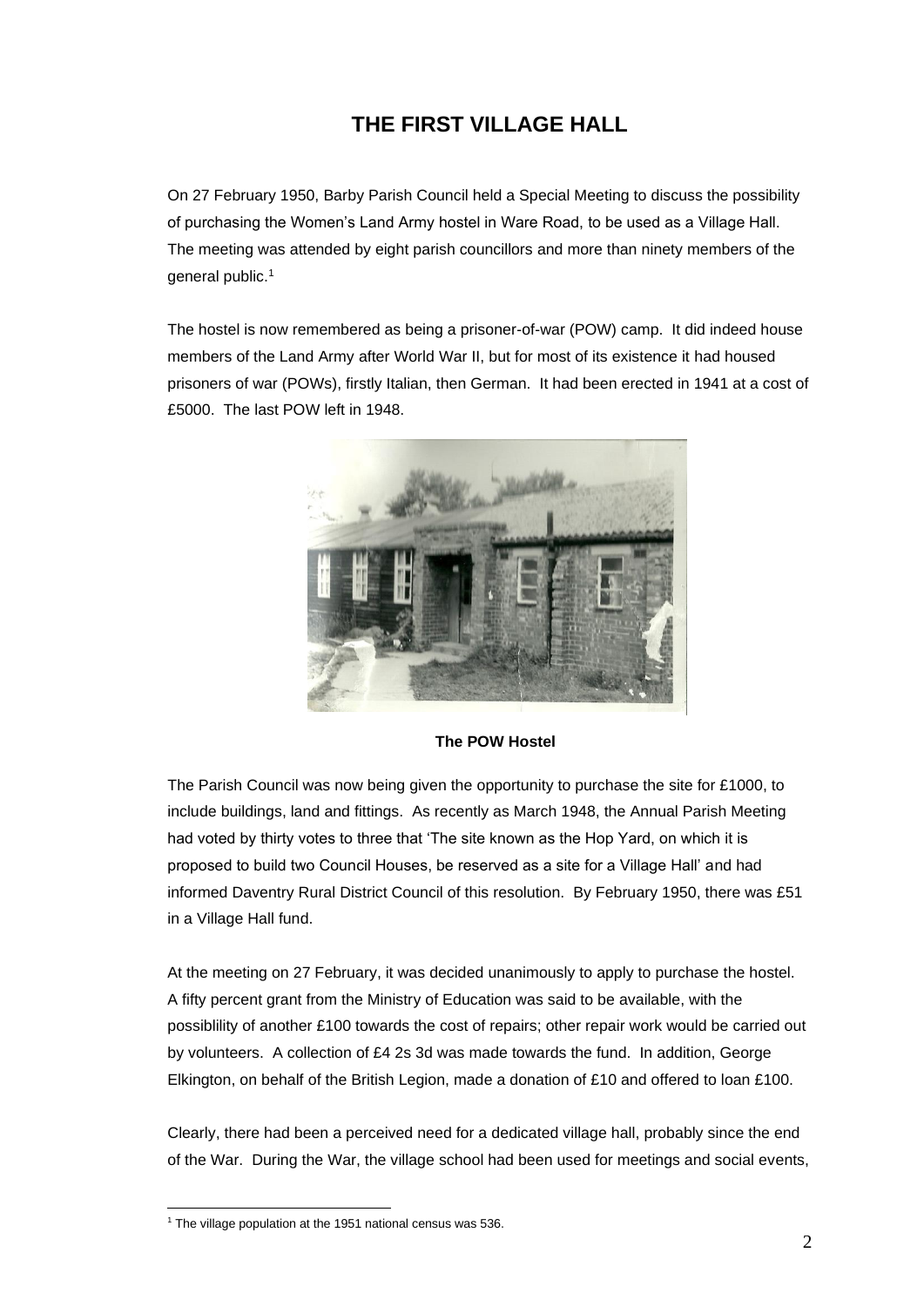perhaps because the Memorial Hall, previously used for such events, had degenerated even more than the school building. The school was the venue for parish council meetings for instance, but often social events created poor relations with the headmaster.

At the February 1950 meeting a Village Hall Committee was appointed, consisting of: Harry Burdett, William Weston, George Elkington and Mrs Barlow.

Planning permission to use the site as a village hall was granted on 30 May 1950; the Parish Council was granted trust corporation status with respect to the Village Hall Charitable Trust on 13 March 1951; and the old hostel was duly purchased by the Parish Council from the Ministry of Works on 11 January 1952. The purchase was made using voluntary donations amounting to £650 together with a grant of £350 from the Board of Education. The signatories on behalf of the Council were Sidney Thomas Pittom and Robert Nichols (two local landowners); the witness was D E Smith of Ivy House Farm, Clerk to the Parish Council.

*The property hereby conveyed … shall be held upon trust for the purposes of physical and mental training and recreation and social moral and intellectual development through the medium of reading and recreation rooms library lectures classes recreations and entertainments or otherwise as may be found expedient for the benefit of the inhabitants of the Parish of Barby in the County of Northampton and its immediate vicinity without distinction of sex or of political religious or other opinions subject to the provisions of these presents.*

Sidney Pittom, as a representative of the School Managers, was specified as one of the thirteen hall users to be represented on the management committee; a further four committee members were to be co-opted as general village representatives; the committee was to hold an Annual General Meeting in April and the quorum was set at one third of the total number of members.

## *Representatives:*

*Leonard Goodman, Star Cottage, Barby Committee of Barby Pig Club William Flavell, 3 Council Houses, Barby Barby Allotment Association Joyce Herbert (Miss), Grove Farm, Barby Barby Tennis Club John Weston, 3 Shakespeare Terrace, Barby Barby Dramatic Society Florence Byerley (Miss), Kilsby Road, Barby Barby Choral Society Robert Smith (Junior), Ivy House Farm, Barby British Legion Sidney Thomas Pittom, Northfield House, Barby School Managers John W F Boughey, The Rectory, Barby Parochial Church Council Albert Edward Victor Herbert, Holme Farm, Barby Parish Council Mrs Byerley, Kilsby Road, Barby Women's Institute Noel Davis (Junior), Council Houses, Barby Football Club Margaret Wagstaff (Miss), Council Houses, Barby St John's Ambulance Brigade Frederick Burdett, The Derry, Barby Barby Town Land Charity*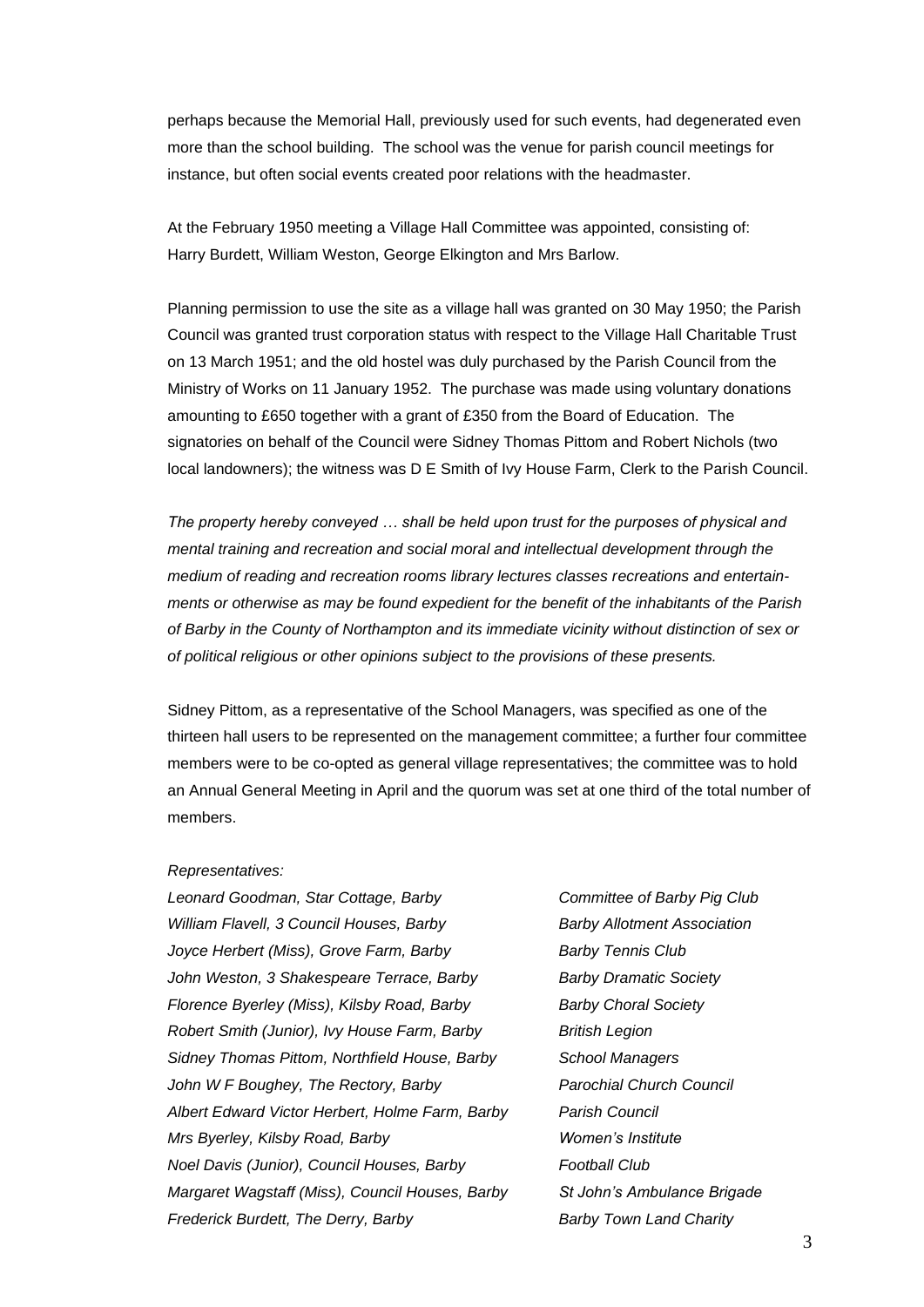

The purchased plot amounted to 7175 square yards, being enclosure 380 on the Ordnance Survey map of 1925. Facilities comprised two halls which included accommodation for a caretaker, who used some of the land for a garden. Unfortunately, the land adjoined a field belonging to Mr Jennings of Ashleigh House, whose cattle tended to trespass on the vegetable garden. Although the committee were prepared to carry out many repairs and alterations, they drew the line at fencing out Mr Jennings' cattle. Some work was executed by hall users: the Barby Players, for example, rebuilt the stage which they partly funded. After a Stockton man was used to carry out decoration, there were protests and subsequent work was offered first to local businesses.<sup>2</sup>

<sup>&</sup>lt;sup>2</sup> At a time when married women were still referred to by their husbands' names, the men did the building work while the women made the curtains. There was a separate Women's section of the Flower Show.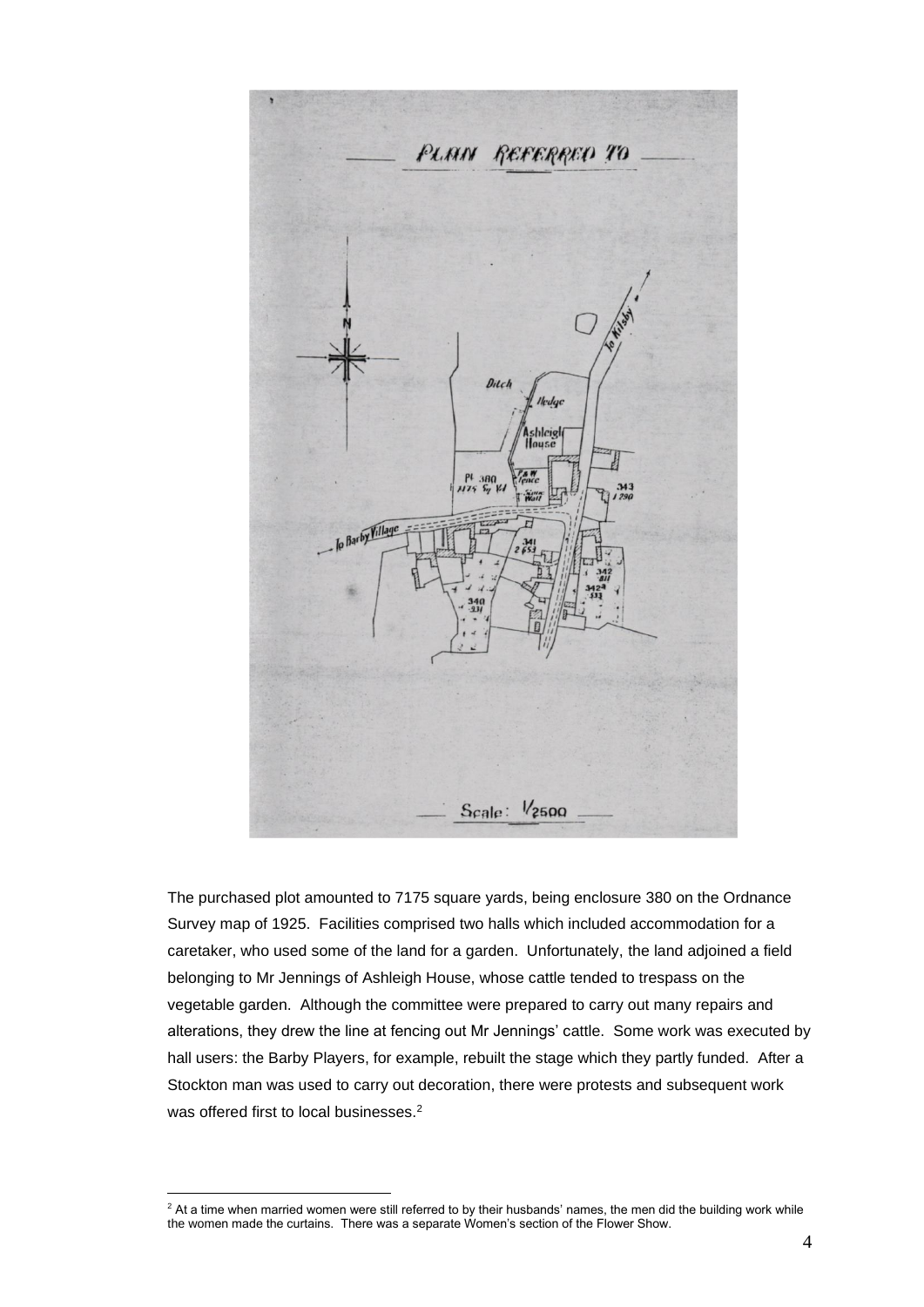Fundraising was an important part of the Committee's work. During the 1950s, whist drives were popular; there were dances with live bands about once a month; regular mid-week 'hops' with a radiogram; a tote; and tombola evenings (bingo). The annual Gala Day was well patronised and Wakes were celebrated with a Wakes Queen contest. In 1960, the British Legion were still owed £50 of their loan and the first Christmas Fayre was held, with plays performed by the village schoolchildren under the direction of Mrs Brown, the headmistress of the village school, and raising more than £49. Regular income included grants from the Parish Council for upkeep of the buildings.

The Committee also made donations, regularly to fund the British Legion's Old People's Christmas Parcels, and, on one occasion, contributed five guineas to the cost of sending a 'deserving person' on a County Council-subsidised holiday.

In 1961 it was suggested that tennis courts be built on the Hall site and the following year enquiries were made about the possibility of obtaining grants towards the estimated cost of several hundred pounds. Also in 1962, there was a proposal that a new village hall might be built, either on the existing site or on the Playing Field; the value of the existing site was estimated at £2650, based on a road frontage of 220 feet.<sup>3</sup> Then in 1964, the possibility of moving the playing fields to the village hall site was suggested; Mr Jennings was approached to see if he was amenable to selling his adjoining land for this purpose. Inquiries were made about pre-cast concrete buildings. By this time, the Committee was spending a lot of time discussing the heating and maintenance of the buildings, including the electrical system.

Meanwhile, the Hall gained new users: a Youth Club in 1963, a weekly surgery for Dr Daniels in 1965 and Young Wives the same year.

The Committee for 1965-66 included:

Mr J[im] Cox as Chairman [previously Treasurer], Mr M Raven as Treasurer, Mr R [Bob] Batt as Secretary, Mrs B Henson, Mrs E[thel] Prestidge {representing the Whist Club], Mrs [Fay] Cox (Happy Circle), Mrs P Maynard, Mrs H [Beattie] Henson (WI), Rev Powell (PCC) and Mr [Tony] Morgan (Barby Players).

Following Jim Cox's resignation in September 1967, first Mrs David, then Mr Noble, then Mr [Alan] Mitchell filled the role of Chairman, until Gordon Brander took over in April 1969.

At the end of 1965, the Committee received a valuation for their property: £2500, but £7000 if it were to be sold for building. The problem of sports facilities was now in the hands of the Parish Council, which began a search for 4 acres of land suitable for a sports field and was generally keeping an eye open for land for a new village hall. Recognising that a new hall was not imminent, the Village Hall committee continued to maintain the old building and renew the heating system. In 1968, they installed new swings in the hall grounds.

<sup>&</sup>lt;sup>3</sup> The Playing Field was situated where the tennis courts stand today (2021), on land belonging to the Townlands Charity.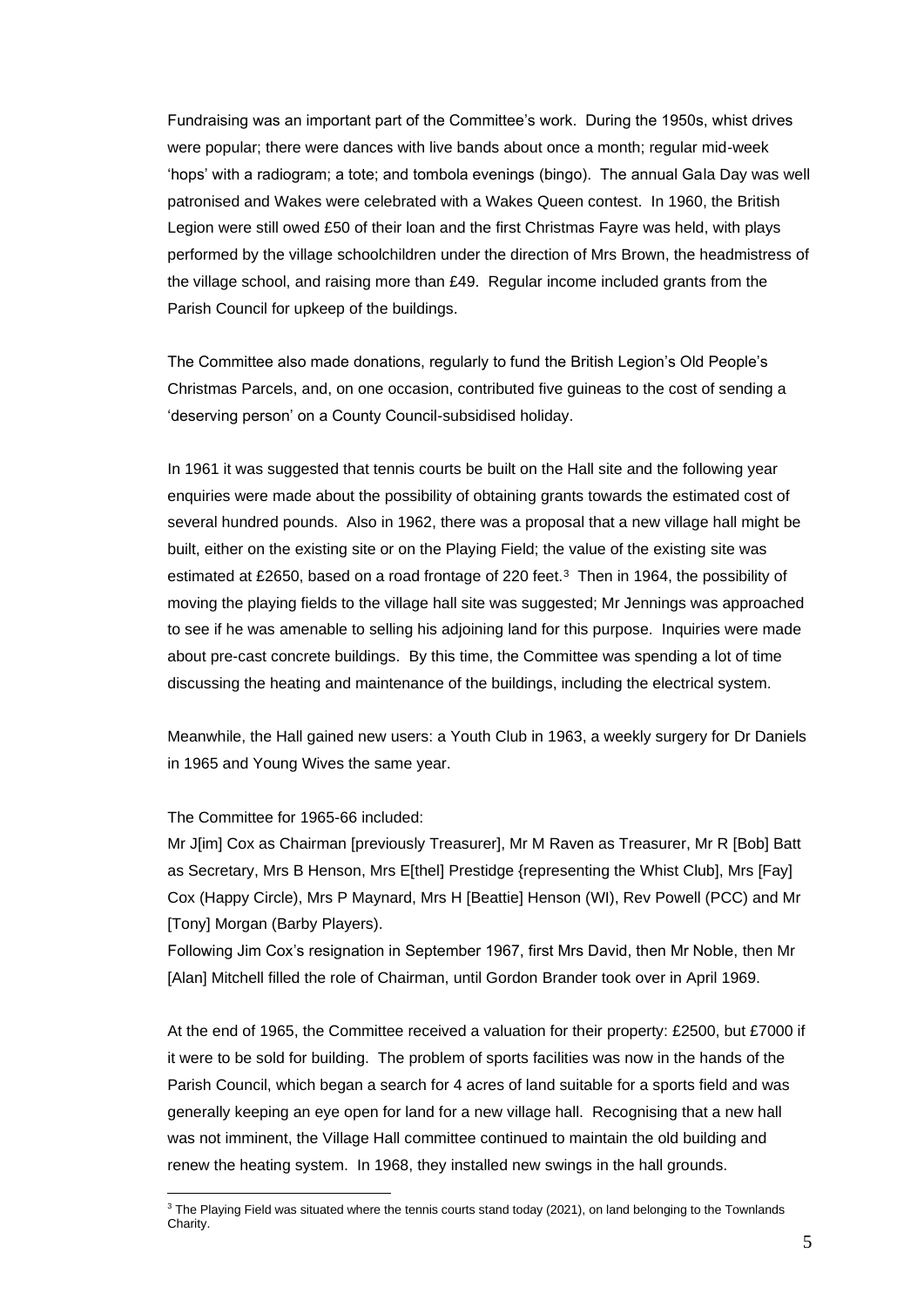

**Children playing on the new swings**

In April 1968, the Committee appointed Mr Brander and Mr Kilby to form a Building Sub-Committee. In May they reported that between £250 and £450 was needed to repair the fabric of the existing buildings. An estimate of £3000 for a new hall, partly funded by selling off two plots of land at £1000 each, had been mooted. However, in February 1969, after consultation with hall users about their needs, plans were drawn up for a hall which would cost between £12000 and £15000. The idea of purchasing a pre-cast building was abandoned in favour of a brick construction with a ceiling high enough to accommodate a badminton court and a stage at least 15 feet deep.

Meanwhile, in September 1967, a new village school had opened on the edge of the village in Daventry Road. This left the old school building in the centre of the village empty and the idea of using this site for a village hall emerged. Northamptonshire County Council (NCC) was approached about their plans for the building; Rev Powell stated that, since it had been built on Church land, it now belonged to the Church. NCC assured the Committee that if and when the school became available for sale, the Committee would be offered the chance to buy it. Rev Powell withdrew his objections and, finally, in 1970, the County Council was able to procure the building and sell it to the Committee for the sum of £1200.

The Committee responsible for pursuing the purchase and conversion of the old school into a village hall consisted of:

Gordon Brander (Chairman), Marion Haywood (Secretary), Peter Woolley (Treasurer), Jim Cox and Ken Formby.

In May 1969, G G Batchelor & Son Ltd (builders) had estimated the cost of conversion of the school to be £12500. Messrs Press & Wright (architects & surveyors) estimated the value of the existing village hall site, with outline planning permission for residential development, to be £10000. The Parish Council was asked to apply for planning permission, but there was an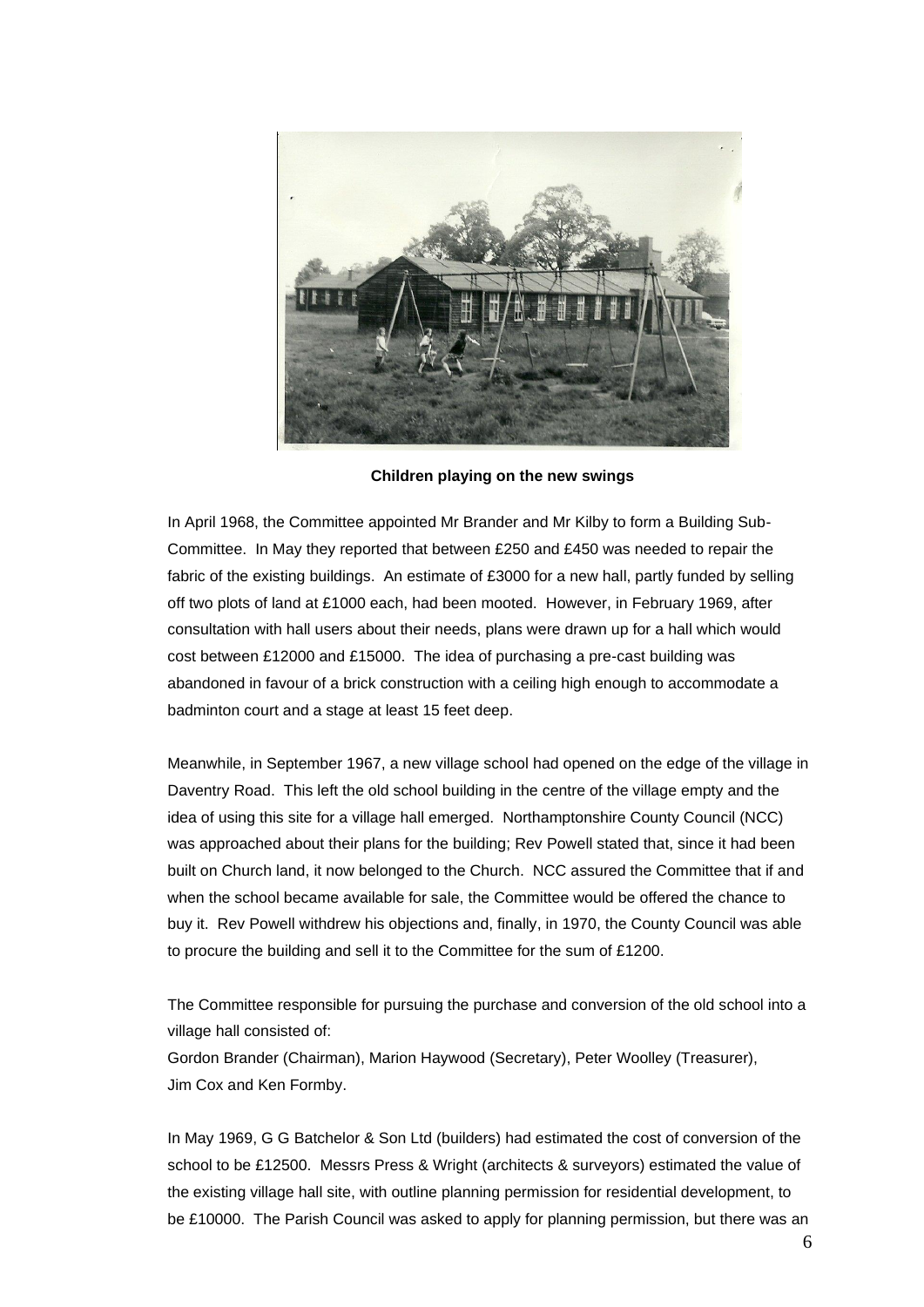embargo on planning permission in Barby (and Kilsby) until a new sewage scheme had been installed, possibly in 1970. By April 1971, all necessary planning permissions were in place.

Negotiations with Press & Wright were protracted, as initial tenders were high, entailing a search for about £4000 in cuts to the original scheme, and later, there were many queries as the building work progressed. Eventually, a budget of £18232 was agreed with Messrs B & J M Hodgetts Ltd and building work commenced in January 1972, with the aim of completion in September of that year.

The Committee was very involved in the building of the hall, using their personal contacts to help speed up the work. Bricks specified by the architect were predicted to be unavailable for twelve months, so another source was found: a contractor who had already purchased bricks for a sewerage farm to be built for Coventry Corporation, but subsequently cancelled, agreed to sell his bricks (grey engineering bricks) at a reasonable rate. When the PCC objected to the planned ridge roof, steel girders were obtained to support a flat roof. The architect's planned softwood flooring was replaced by surplus hardwood from another project.

The formal opening of the new hall took place on 16 November 1972, with a *Barby Players* review the following day. The final bill was £20300, plus £1218 (6%) to Press & Wright; the final payment was made in April 1974.

Apart from the hall ceiling, which was funded by the Townlands Charity, the building of the hall was funded from the sale of the old village hall. The old hall site, with extra land belonging to Mr Jennings, had been sold on 8 December 1971 for £52000, a record-breaking amount at the time. The Village Hall Committee received £26000, which their treasurer, who worked in a bank, was able to invest at the best interest rates during the building period.

In 1972, the old POW buildings were dismantled by volunteers. Some of the material was used to build a pavilion at the new tennis court site and some was taken to the new sportsfield site on Longdown Lane to create a club house, which was not replaced until the 1990s.